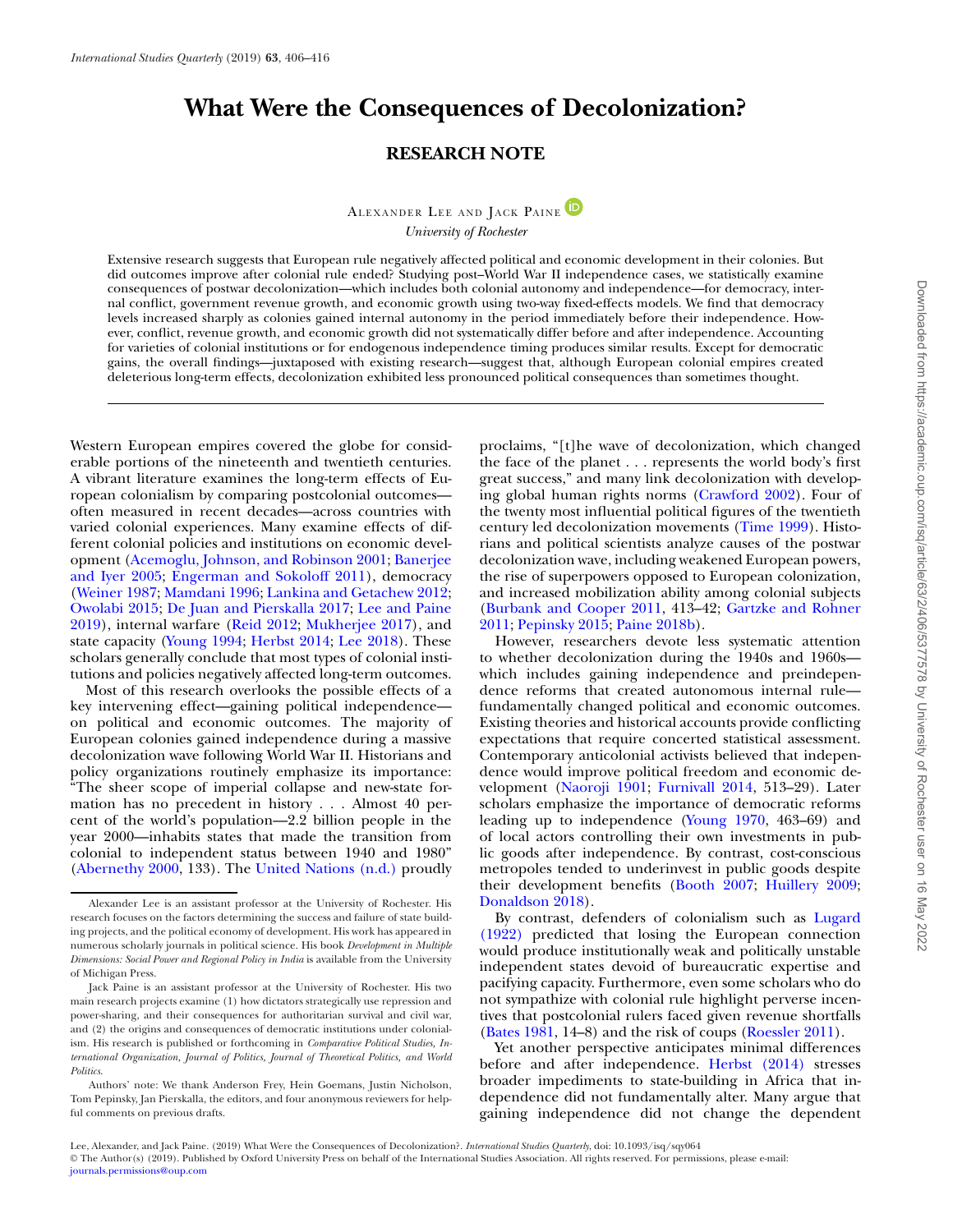position of now-former colonies in the international economy [\(Cardoso and Faleto 1979\)](#page-9-17) or in the broader international hierarchy of states [\(Lake 2009,](#page-9-18) 39), nor did independence fundamentally alter deeper institutions that affected prospects for economic development and democracy.

This research note advances knowledge about the consequences of decolonization. Using a cross-national panel dataset of outcomes and European colonial status between the end of World War II and the end of the Cold War, we examine variation within countries over time between the colonial and postcolonial eras. We focus on four key outcomes: democracy, internal conflict, government revenue growth, and economic growth.

Our statistical models account for confounding influences of heterogeneity across territories and of global historical changes by including both unit and year fixed effects. The main models implicitly assume that gaining independence exerted the same effect across colonial institutions, but additional models include interaction terms for varieties of colonial institutions studied in the existing literature: Africa and non-Africa, ex-British and non-British colonies, length of colonial rule, state antiquity, colonial European population size, and disrupted rule during World War II. Furthermore, despite inherent difficulties of addressing endogenous independence timing in an observational design, we also analyze subsets of colonies for which local considerations only minimally affected the timing of independence and of internal autonomy. These include French Sub-Saharan countries pushed out of the French empire simultaneously in 1960 and "minor" colonies for which events in neighboring "major" colonies largely determined independence timing, measured by comparing the size of colonies' populations (total and European). This setup provides an informative first cut for learning about several key political and economic consequences of decolonization.

The analysis yields two main findings. First, democracy levels increased sharply during the period of internal autonomy that preceded independence in most countries. Although the colonial era as a whole was authoritarian, colonizers—especially Britain—promoted elections and democratic rule in their colonies immediately before granting independence. This provides systematic evidence of an important but largely understudied contributing factor in the "Second Wave" of democracy that followed World War II.

Second, the main models and numerous robustness checks show that gaining independence does not systematically correlate with internal war, revenue growth, or economic growth—contrary to many of the arguments previewed above. We stress, however, that our many null findings do not imply that colonial domination was inconsequential. We use within-country variation to compare postwar colonial rule to postindependence governance, which provides insight into some important questions about the consequences of ending colonial rule. However, we cannot compare colonial rule to noncolonial rule because we do not observe countries under a counterfactual world in which European colonization did not occur.<sup>1</sup> If the thrust of existing colonialism research is correct, then a natural interpretation of the present findings—although one we cannot directly verify—is that colonial rule in many countries altered social and institutional structures so fundamentally that simply eliminating the subordinate legal relationship to the metropole could not erase the deep (and, in many cases, negative) impact of external rule. Colonialism often created or reinforced social structures that impeded political and economic progress and fixed colonies into a dependent position in the world economy and hierarchy of states. The conclusion elaborates upon these takeaways and implications for broader international relations phenomena.

## **Consequences of Gaining Independence: Existing Arguments**

## *Democracy*

Almost axiomatically, European colonial rule inhibited democratic representation. Except in several self-governing settler colonies, European rulers lacked political accountability to the colonial population [\(Mamdani 1996;](#page-10-1) Furnivall [2014\). Responding to low popular support for colonial](#page-9-12) policies, colonizers often created despotic local leaders [\(](#page-10-5)[Mamdani 1996](#page-10-1)[\) and relied heavily on coercion \(Young](#page-10-5) 1994, 77–140).

But these broad observations about colonial rule do not preclude the possibility that democracy levels increased leading up to independence. European colonizers expanded political representation for natives, and Britain in particular prioritized "honourable exit" from its colonies by promoting democracy [\(Young 1970,](#page-10-11) 482). For example, in India, Britain began introducing elections at increasingly higher levels of government between the 1920s and 1930s, partly reacting to local demands. Indians developed political parties, such as the Indian National Congress, to contest elections. France also introduced electoral reforms in its Sub-Saharan African colonies after World War II, culminating with full legal suffrage in 1956. If these arguments are correct and these examples generalize, then the late decolonization period should associate with democratic gains.

We lack clear theoretical expectations for whether postcolonial rulers should sustain any democratic gains. Although eliminating external rule should facilitate more extensive native representation in government, postindependent nations also faced difficulties sustaining foreignimposed electoral institutions amid largely unfavorable international conditions [\(Lee and Paine 2019\)](#page-9-5).

Alternatively, attempts to expand rights in the late colonial era may not have mattered. Recent scholarship on colonial causes of postindependence democracy focuses mostly on factors rooted deeper in the colonial period such as British legal institutions [\(Weiner 1987,](#page-10-0) 10–11), Protestant missionaries [\(Lankina and Getachew 2012;](#page-9-3) Woodberry [2012\), and colonial-era European settlers \(Engerman and](#page-10-14) Sokoloff 2011; [Hariri 2012\)](#page-9-19). These scholars anticipate minimal change in democracy levels near independence because the deeper cultural and political institutions predicting democracy—such as common law tradition and higher literacy rates from Protestant missionaries—did not change.

## *Economic Growth*

Many scholars agree that variation in colonial policies exerted important long-term consequences for economic growth. Numerous colonial institutions should reduce economic production by weakening property rights and by increasing inequality, including forced labor institutions [\(](#page-9-1)[Dell 2010](#page-9-20)[\), institutions regulating land tenure \(Banerjee](#page-9-1) and Iyer 2005), and "extractive" institutions generally

<span id="page-1-0"></span><sup>1</sup>Appendix Section A.8 examines more suggestive comparisons between postindependence years and the "high" colonial era (1919–1945), finding that, although this earlier colonial period exhibited greater peace than the postindependence period, it was also highly authoritarian and less fiscally effective.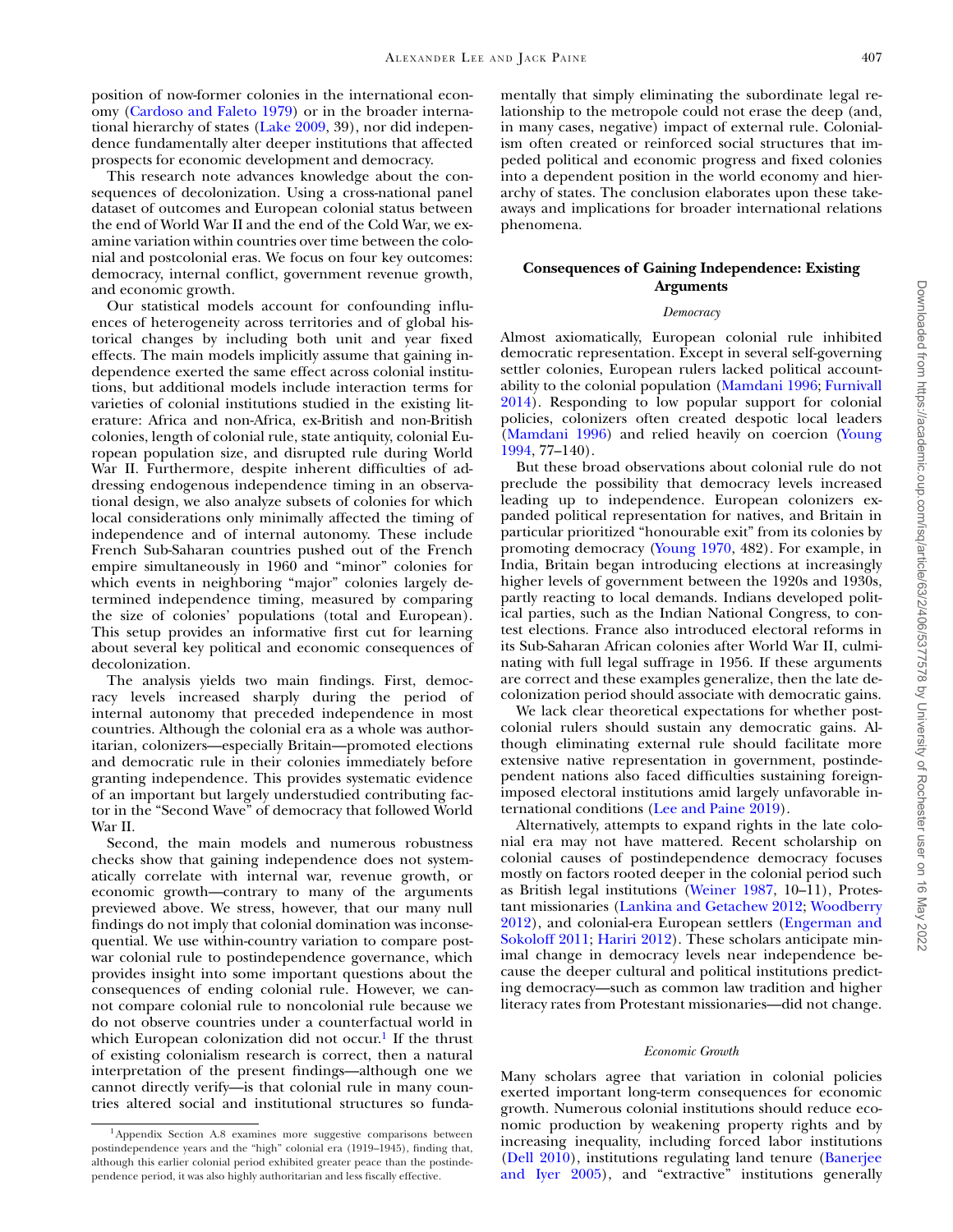[\(Acemoglu et al. 2001\)](#page-9-0). Conversely, scholars show that areas with common law legal systems (La Porta, Lopez de [Silanes and Schliefer 1998\) and participatory institutions](#page-9-21) [\(Engerman and Sokoloff 2011,](#page-9-2) 94–120) exhibit stronger property rights protection and faster economic growth.

However, by focusing solely on long-term persistence, these accounts do not yield clear implications for decolonization consequences. If colonial institutions were rooted deeply enough, then perhaps decolonization would not change outcomes. This perspective mirrors dependency theories. Authors such as [Cardoso and Faleto \(1979\)](#page-9-17) allege that colonial rule imposed harm, but they do not expect deleterious effects to fade away at independence because excolonies constituted a peripheral role in a global economy dominated by first world countries. Research on hierarchy in international relations implicitly echoes this perspective [\(Lake 2009,](#page-9-18) 39; [Mattern and Zarakol 2016\)](#page-10-15).

Alternatively, shifting power to local rulers could positively affect growth despite minimally altering institutions. Colonial economic investments often bolstered development [\(Booth 2007;](#page-9-13) [Huillery 2009;](#page-9-14) [Donaldson 2018\)](#page-9-15). However, colonial governments suspicious of mass literacy often underinvested in human capital and related public goods [\(Chaudhary 2010\)](#page-9-22). Therefore, postcolonial rulers' pursuit of policies more favorable toward the local economy may enable higher economic growth.

But, conversely, removing development benefits of external rule at the end of colonialism could negatively affect economic growth. For example, the introduction to Ferguson (2012) [argues that "the British empire acted as an agency](#page-9-23) for imposing free markets, the rule of law, investor protection, and relatively incorrupt government." This view alleges that independence undermined the state as a neutral arbiter when combined with arguments that postcolonial rulers often favor coethnics in public good provision despite causing economic distortions [\(Bates 1981\)](#page-9-16). Independence would also reduce protection for foreign investors—no longer investing in their own currency or under their own political and legal system—and perhaps cause capital and expertise outflows.

#### *Government Revenue*

[Herbst's \(2014\)](#page-9-6) influential scholarship on governance in Africa associates colonial rule with weak states. Colonizers faced few incentives to invest in public goods or to collect difficult sources of tax revenue. Instead, they usually constructed bureaucratically minimal states that sought enough revenue intake simply to balance the budget, and local elites provided many core functions [\(Berry 1992;](#page-9-24) [Mamdani 1996;](#page-10-1) [Gardner 2012\)](#page-9-25). Conversely, indigenously ruled parts of empires, such as princely states in India, tended to accrue larger tax revenues [\(Iyer 2010\)](#page-9-26). After independence, positive demand-side consequences of decolonization caused by broader political participation provided rulers with greater need to provide goods like education. However, perhaps the expertise of European empires with lengthy histories of bu[reaucratic government \(Bockstette, Chanda and Putterman](#page-9-27) 2002) combined with the raw coercive power of *bula mutari* [\(Young 1994\)](#page-10-5) more effectively raised revenue, indicating that decolonization should negatively affect the supply of bureaucratic institutions.

Alternatively, decolonization may have minimally affected fiscal capacity. Despite highlighting many shortcomings of colonial rule, [Herbst \(2014\)](#page-9-6) and [Mamdani \(1996\)](#page-10-1) consider the colonial and postcolonial periods in Africa as two episodes in a region in which deeper structural factors impede projecting political power. This suggests that low fis-

cal capacity should persist after independence, which statistical evidence from Africa supports [\(Thies 2009\)](#page-10-16). Similarly, Chaudhary  $(2013, 15)$  notes, "[b]y underinvesting . . . colonial rule did constrain the development of primary education in India. But, this does not imply India would have enjoyed better outcomes as an independent state."

## *Conflict*

Although many emphasize that establishing colonial rule caused social disruption and violence (Wimmer and Min [2006\), once consolidated, colonial rule did not necessarily](#page-10-17) exhibit heightened conflict levels. On the one hand, contemporary Europeans characterized colonial governments as disinterested yet militarily strong regimes that eliminated endemic local violence, such as conflicts during Africa's nineteenth-century military revolution [\(Reid 2012,](#page-10-3) 107–46). In these accounts, colonial militaries' superior ability to maintain internal peace engendered a *Pax Colonia*, perhaps because European militaries exhibited superior force capabilities or because European generals' staunch loyalty eliminated coup fears. By contrast, in the postcolonial world, rulers fearful of insider takeover often exclude rival ethnic groups from government—increasing civil war likelihood [\(Roessler 2011\)](#page-10-13).

On the other hand, colonial rule also created conflictinducing conditions such as light European presence on the ground, unpopular foreign rule, and coercion-intensive policies. After World War II, enhanced mobilization ability by subject populations exacerbated these vulnerabilities [\(Young 1970\)](#page-10-11). Regarding decolonization, although European powers usually expanded political rights and then granted independence to avoid facing armed rebel groups, power vacuums created by transitioning state authority could trigger war before or shortly after independence [\(Fearon and Laitin 2003,](#page-9-29) 81). Combining these conflictenhancing and conflict-suppressing effects also yields the possibility of net null consequences from gaining independence.

#### **Data and Models**

This section describes the main variables and models, and Appendix Table A.1 provides summary statistics.

#### *Sample*

The unit of analysis is territory-years, including years under colonization and after independence. The main results compare independent years to post–World War II colonialism. By only analyzing countries that gained independence from Western European colonial rule between 1945 and 1989, we observe outcomes both before and after independence for every territory in the sample (which models with unit fixed effects require). The panel includes annual data between 1941 and 1989. The starting year allows five years before independence for the earliest independent countries in our sample. We are agnostic regarding when any systematic effects should emerge, which motivates evaluating all outcomes along the same time horizon.

## *Dependent Variables*

V-Dem's electoral democracy index measures democracy level [\(Coppedge et al. 2018\)](#page-9-30). Unlike other commonly used democracy measures, V-Dem extensively covers territories even under colonial rule. We coded *internal war* onset by combining Correlates of War's intrastate and extrastate war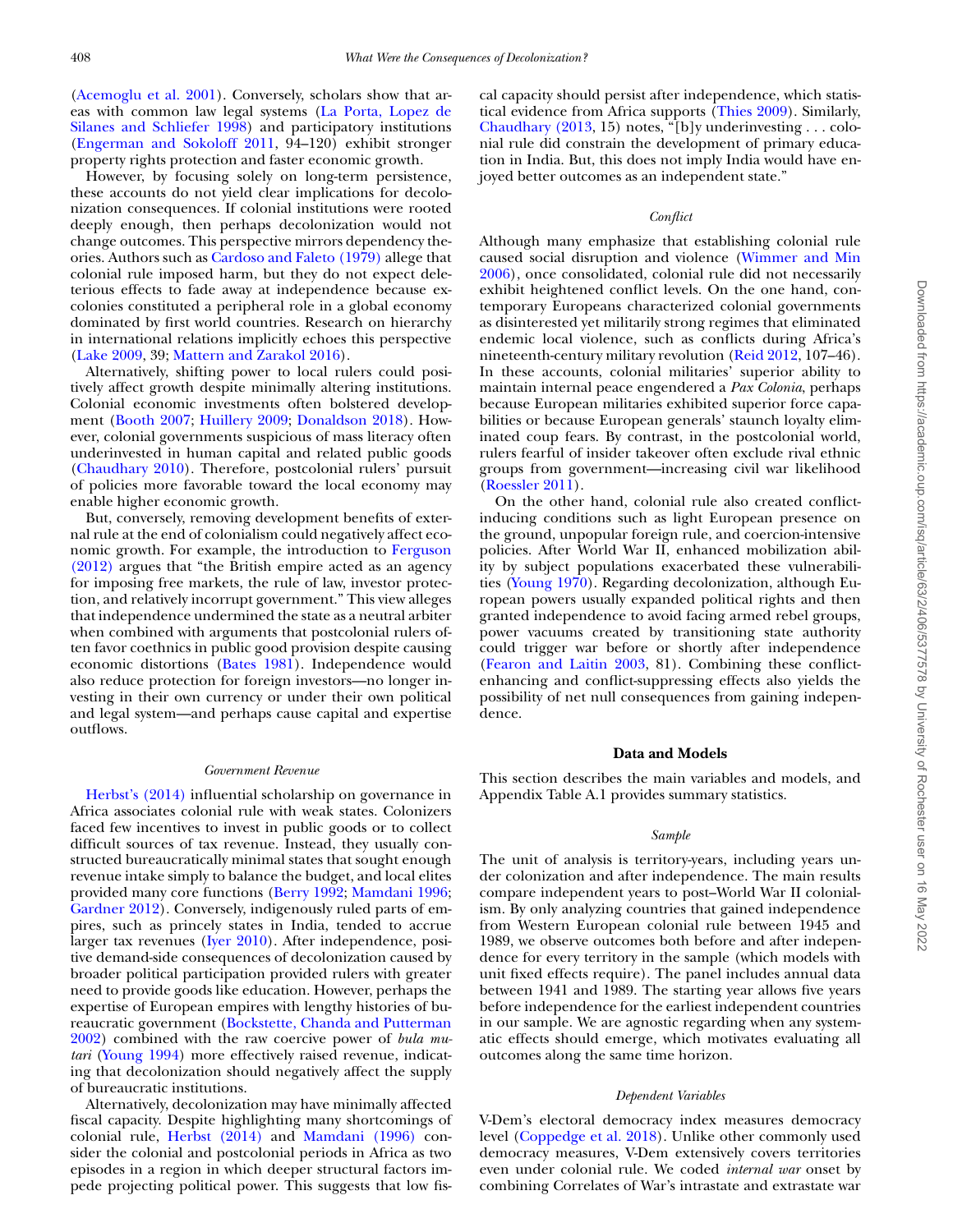data [\(Sarkees and Wayman 2010\)](#page-10-18) and use additional sources for smaller territories. The onset variable equals 1 in the first year of a war and 0 in all subsequent years, and these models also include lagged war incidence. Most extrastate wars involve a colony fighting against a European power, and we match these wars to the colony where fighting occurred. We measure government revenue growth using growth in logged per capita central government revenue in ounces of gold, taken from [Mitchell \(1998\)](#page-10-19) and converted to gold by [Lee and Paine \(2018\),](#page-9-31) who omit territory-years with inconvertible currencies. [Maddison \(2008\)](#page-10-20) provides data from which we compute growth in logged income per capita. His data exhibit broad global coverage starting in 1950 and scattered prior coverage. Correspondingly, the income growth regressions begin in 1951, as opposed to 1941 for the other dependent variables.

Democracy and income exhibit broad coverage: sixty-six and sixty-two countries, respectively, in the main regression table [\(Table 2\)](#page-5-0). Despite available internal war data for every territory, these regressions exhibit smaller sample sizes (thirty-one countries) because logit models with unit fixed effects drop territories that experienced no conflicts during the sample time period. The revenue variable covers fewer countries (thirty-seven countries). However, this still improves considerably over existing datasets with poor spatial and/or temporal coverage before 1970, when the widely used [International Monetary Fund's \(2017\)](#page-9-32) dataset begins.

Appendix Tables A.2 through A.5 present the average value of each dependent variable by territory during the nonautonomous colonial, colonial autonomy, and postindependent periods. These tables therefore also list the sample for each dependent variable.

## *Independence and Autonomous Colonial Rule*

A country gained political independence when the European colonizer granted complete formal sovereignty to a local government, including full control over domestic and foreign policy. [Gleditsch and Ward \(1999\)](#page-9-33) provide the independence year for our dataset. In many colonies, formal independence culminated a gradual decolonization process.

Prior to granting complete independence, the metropole often delegated control over internal affairs to local leaders (elected or not) while the colonial power dictated foreign and defense policy. Colonial autonomy is theoretically relevant for understanding the consequences of decolonization. Whether or not local actors participated in elections and controlled tax policy could produce divergent outcomes from regular colonial rule. In most cases, actors anticipated that they would eventually gain independence, but usually could not predict its exact timing. In colonies such as Bhutan, subjects enjoyed autonomy throughout the colonial period but Britain did not develop concrete plans for independence until after World War II. When internal autonomy began in French Sub-Saharan Africa in 1958, neither French nor African leaders anticipated France liquidating its empire in 1960. For other colonies, such as Gold Coast/Ghana between 1954 and 1957, colonial autonomy represented a transitional phase with concrete plans for independence.

We capture this important historical consideration by coding an indicator variable for years of colonial autonomy, the first quantitative data we are aware of on this topic.<sup>2</sup> In autonomous colonies, the colony-level government recruited residents from the colony and fully controlled internal affairs. In most cases, the metropole retained emergency powers and controlled defense and foreign affairs. By contrast, arrangements that delegated control only to local governments or only to particular policy areas (for example, education but not the police) do not meet our autonomy criterion. The specific constitutional terminology for colonial autonomy varied across empires: British dominions and self-governing colonies, nonindependent states within the French community, and US commonwealths. Elsewhere, although many protectorates and trusteeship arrangements exhibited some degree of autonomy, only territories in which the colonial power played no domestic role meet our autonomy criteria.

## *Statistical Models*

Various possible confounders complicate identifying decolonization effects. Cross-country differences related to the different outcomes could affect independence timing. Each model addresses this issue by including territory fixed effects. Furthermore, secular trends in the outcomes imply that changes in the international environment and other time effects may confound identifying decolonization effects, which we address by including year fixed effects in almost every model. Below we detail policy choices that affected the decolonization process, and address concerns about country-specific time trends affecting countries' independence year.

Every model contains a postindependence indicator, lagged one year. For the three continuous outcome variables, we estimate linear models with a lagged dependent variable (Beck and Katz  $2011$ ), and for internal war onset we estimate logit models with lagged internal war incidence, peace-years, and cubic splines [\(Beck, Katz, and Tucker 1998;](#page-9-36) [McGrath 2015\)](#page-10-22). The equation is as follows:

$$
Y_{i,t} = \alpha Y_{i,t-1} + \beta \; Independent_{i,t-1} + \gamma_i + \delta_t + \epsilon_{i,t}, \qquad (1)
$$

where  $Y_{i,t}$  is the outcome variable,  $\beta$  is the coefficient estimate for independent governance,  $\gamma_i$  is a vector of territory fixed effects, and  $\delta_t$  is a vector of year fixed effects. Some models add a colonial autonomy indicator to assess effects of internal self-rule (as distinct from full independence):

$$
Y_{i,t} = \alpha Y_{i,t-1} + \beta_1 \text{Autonomy}_{i,t-1} + \beta_2 \text{Independent}_{i,t-1} + \gamma_i + \delta_t + \varepsilon_{i,t},
$$
\n(2)

which leaves colonized years without internal autonomy as the omitted basis category. Later, we add interactions for various colonial institutions to the models. Every model clusters standard errors by territory.

Finally, we assess our dependent variables for nonstationarity by running a series of unreported Fisher-type unit-root tests based on augmented Dickey-Fuller tests. For each dependent variable, we calculate residuals from auxiliary regressions that include the unit and year fixed effects, and for all four residualized variables these tests reject at the 1 percent significance level the null hypothesis that all panels contain unit roots.

## *Robustness Checks*

[Table 1](#page-4-0) lists every robustness check for [Table 2](#page-5-0) discussed in the appendix.

<span id="page-3-0"></span><sup>2</sup> Our coding sources include [Brownlie and Burns \(1979\),](#page-9-34) Page and [Sonnenburg \(2003\), and Encyclopedia Britannica articles.](#page-10-21)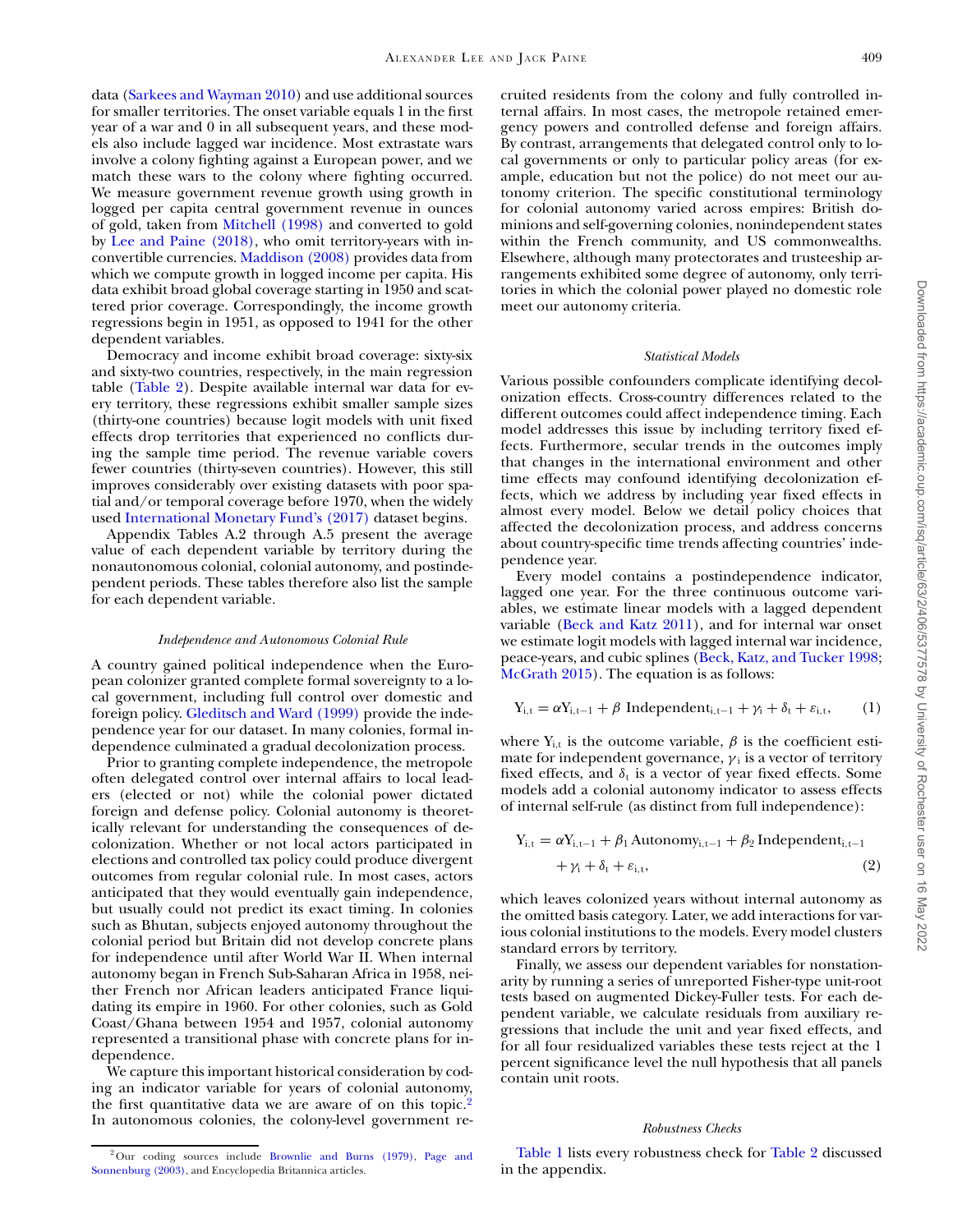<span id="page-4-0"></span>

| Table | Description                                                                                                                             |
|-------|-----------------------------------------------------------------------------------------------------------------------------------------|
|       | Alternative time periods and measures                                                                                                   |
| A.6   | Truncates the time sample to ten years before and ten years after independence                                                          |
| A.7   | Expands the time sample back to 1919                                                                                                    |
| A.8   | Disaggregates the last five years of colonial rule and first five years of independence                                                 |
| A.9   | Uses available alternative measures for the dependent variables                                                                         |
| A.10  | Uses an independence indicator lagged by ten years                                                                                      |
| A.25  | Compares postindependence years to the high colonial period (1919–1945)                                                                 |
|       | Alternative specifications for statistical models                                                                                       |
| A.11  | Uses the other dependent variables as control variables                                                                                 |
| A.12  | Controls for percentage of independent neighboring countries                                                                            |
| A.13  | Includes second-order lags for the dependent and explanatory variables                                                                  |
| A.14  | Aggregates within-treatment time units to address concerns about biased standard-error estimates with serially correlated data          |
| A.15  | Uses a weighted fixed-effects estimator to eliminate possible bias from heterogeneous treatment effects in two-way fixed-effects models |

<span id="page-4-1"></span>

**Figure 1.** Outcomes before and after independence *Notes*: [Figure 1](#page-4-1) plots a local polynomial function and 95 percent confidence interval for each outcome in the decades preceding and following independence.

## **Main Patterns**

We show that colonial autonomy covaries with large and robust democratic gains, but all other relationships between the decolonization indicators and outcomes are null. [Figure 1](#page-4-1) depicts democracy levels, internal war onset, revenue growth, and income growth. The figure maintains a constant basket of countries by including the first decade before and the first decade after independence, although the regression models include all available data. Appendix Figure A.1 shows trends in democracy and in conflict for the eighty-year window around independence. The panels present local polynomial regressions with 95 percent confidence intervals and demonstrate heterogeneous patterns. Most striking, democracy levels increased dramatically in the few years before independence before stabilizing and slightly declining after independence. In the first full year of independence, average democracy scores are 89 percent higher than five years before, but drop by 15 percent in the decade following independence. Albeit less pronounced, internal warfare onset and revenue growth both increase prior to independence before dropping afterward. Income growth exhibits the opposite pattern, dropping before independence and rising afterward.

[Table 2](#page-5-0) presents the main regression estimates. Panel A estimates Equation 1 to provide initial insight into the differences between pre- and postindependence. Despite null correlations between the independence indicator and each outcome, the models are fairly tightly estimated. The estimated standard errors for independence are small relative to the standard deviation of the outcome variable: 3 percent for democracy, 8 percent for conflict, 13 percent for revenue growth, and 10 percent for income growth. Unreported models that do not cluster the standard error estimates therefore assuming independence among the hundreds or thousands of observations in each specification—produce qualitatively similar results, further suggesting that low statistical power does not drive the null correlations.

The figures and some theories suggest that disaggregating the immediate preindependence period may produce additional insights. Panel B of [Table 2](#page-5-0) estimates Equation 2, which distinguishes autonomous colonial rule from other colonial years. The main finding shows that autonomous rule exhibited considerable democratic gains. The estimated long-run effect of the gains during this period relative to the rest of the colonial era equals  $0.19<sup>3</sup>$ . This estimate exceeds mean democracy level in the sample in 1945 by 1.4 standard deviations and slightly exceeds the difference in democracy levels between Jamaica and Ghana in 1970. Appendix Table A.16 demonstrates robustness to alternative democracy measures by showing that all ten of V-Dem's aggregate democracy indices besides the electoral democracy index yield similar results as [Table 2.](#page-5-0)

Two potential confounding concerns seem unlikely to drive this finding. First, is democracy linked by definition to decolonization? Although it may seem axiomatic that decolonization should coincide with electoral reforms, this was a historically contingent aspect of post–World War II Western European decolonization. Referencing earlier decolonization periods, Spain did not create meaningful representative electoral institutions within its American colonies in the early nineteenth century, and South Africa retained a very restrictive franchise at independence in 1910. The Soviet Union did not promote electoral representation in its

<span id="page-4-2"></span><sup>3</sup>The long-run effect equals the coefficient estimate for independence divided by 1 minus the coefficient estimates for the lagged dependent variable:  $\frac{\hat{\beta}}{1-\hat{a}}$ .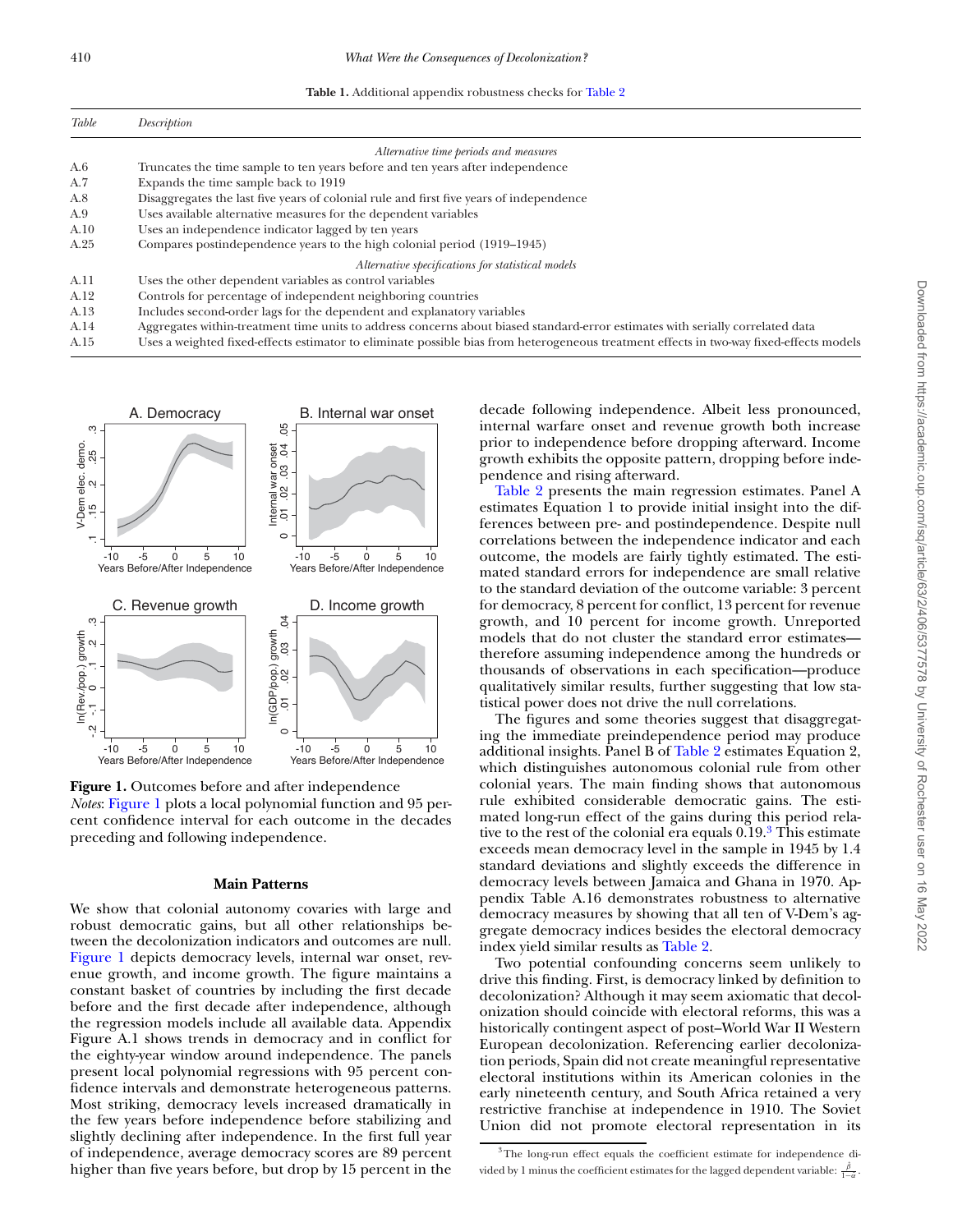<span id="page-5-0"></span>

|                                         | Panel A. Postindependence vs. colonial rule      |                           |                               |                                 |  |  |
|-----------------------------------------|--------------------------------------------------|---------------------------|-------------------------------|---------------------------------|--|--|
| DV:                                     | Democracy level<br>(1)                           | Internal war onset<br>(2) | $ln(Rev./pop.)$ growth<br>(3) | $ln(Income/pop.)$ growth<br>(4) |  |  |
| Independent $fi_{t-1}$                  | $-0.00327$                                       | $-0.0438$                 | 0.0245                        | 0.00441                         |  |  |
|                                         | (0.00471)                                        | (0.640)                   | (0.0400)                      | (0.00602)                       |  |  |
| Democracy $level_{t-1}$                 | $0.928***$                                       |                           |                               |                                 |  |  |
|                                         | (0.0177)                                         |                           |                               |                                 |  |  |
| Internal war incidence $_{t-1}$         |                                                  | $-1.534**$                |                               |                                 |  |  |
|                                         |                                                  | (0.775)                   |                               |                                 |  |  |
| $ln(Rev./pop.)$ growth <sub>t-1</sub>   |                                                  |                           | 0.0885                        |                                 |  |  |
|                                         |                                                  |                           | (0.0590)                      |                                 |  |  |
| $ln(Income/pop.)$ growth <sub>t-1</sub> |                                                  |                           |                               | $0.106*$                        |  |  |
|                                         |                                                  |                           |                               | (0.0541)                        |  |  |
| Territory-years                         | 3,116                                            | 1,023                     | 830                           | 2,365                           |  |  |
| R-squared                               | 0.962                                            |                           | 0.371                         | 0.116                           |  |  |
| <b>Territory FE</b>                     | <b>YES</b>                                       | <b>YES</b>                | <b>YES</b>                    | <b>YES</b>                      |  |  |
| Year FE                                 | <b>YES</b>                                       | <b>YES</b>                | <b>YES</b>                    | <b>YES</b>                      |  |  |
| Peace-years and cubic splines           | NO                                               | <b>YES</b>                | NO                            | $\rm NO$                        |  |  |
|                                         | Panel B. Distinguishing autonomous colonial rule |                           |                               |                                 |  |  |
| DV:                                     | Democracy level                                  | Internal war onset        | $ln(Rev./pop.)$ growth        | In(Income/pop.) growth          |  |  |
|                                         | (5)                                              | (6)                       | (7)                           | (8)                             |  |  |
| Colonial autonomy $_{t-1}$              | $0.0151***$                                      | $-2.104*$                 | 0.0509                        | 0.00997                         |  |  |
|                                         | (0.00481)                                        | (1.159)                   | (0.0446)                      | (0.00702)                       |  |  |
| Independent $_{t-1}$                    | 0.00303                                          | $-0.590$                  | 0.0410                        | 0.00814                         |  |  |
|                                         | (0.00555)                                        | (0.703)                   | (0.0464)                      | (0.00633)                       |  |  |
| Democracy $level_{t-1}$                 | 0.919***                                         |                           |                               |                                 |  |  |
|                                         | (0.0190)                                         |                           |                               |                                 |  |  |
| Internal war incidence <sub>t-1</sub>   |                                                  | $-1.606**$                |                               |                                 |  |  |
|                                         |                                                  | (0.806)                   |                               |                                 |  |  |
| $ln(Rev./pop.)$ growth <sub>t-1</sub>   |                                                  |                           | $-0.0889$                     |                                 |  |  |
|                                         |                                                  |                           | (0.0600)                      |                                 |  |  |
| $ln(Income/pop.)$ growth <sub>t-1</sub> |                                                  |                           |                               | $0.106*$                        |  |  |
|                                         |                                                  |                           |                               | (0.0541)                        |  |  |
| Territory-years                         | 3,116                                            | 1,023                     | 830                           | 2,365                           |  |  |
| R-squared                               | 0.962                                            |                           | 0.372                         | 0.117                           |  |  |
| <b>Territory FE</b>                     | <b>YES</b>                                       | <b>YES</b>                | <b>YES</b>                    | <b>YES</b>                      |  |  |
| Year FE                                 | <b>YES</b>                                       | <b>YES</b>                | <b>YES</b>                    | <b>YES</b>                      |  |  |
| Peace-years and cubic splines           | NO                                               | <b>YES</b>                | NO                            | NO                              |  |  |

**Table 2.** Decolonization consequences: panel data from 1941 to 1989

*Notes*: (1) Panel A of [Table 2](#page-5-0) estimates Equation 1 and Panel B estimates Equation 2. (2) Every model contains territory and year fixed effects and clusters standard errors by territory. (3) Columns 1, 3, and 4 use a linear link and include a lagged dependent variable, and Column 2 uses a logit link and contains a lagged internal war incidence variable, peace-years, and cubic splines. (4) Statistical significance: \*\*\**p* < 0.01, \*\**p* < 0.05,  $* p < 0.1$ .

constituent states before dissolving in 1991. Furthermore, if native rule inevitably increases democracy scores, then democratic gains should persist after independence contrary to the null postindependence findings in Model 5.

Appendix Table A.17 demonstrates that the terminal colonial period in our sample associates with broad democratic gains by disaggregating the V-Dem electoral democracy index into its five subcomponents: freedom of association, clean elections, freedom of expression, elected officials, and suffrage. The last five colonial years positively and significantly associate with all five measures, and colonial autonomy does for three of the five. The findings provide supportive evidence that decolonization enabled important contestation reforms (freedom of expression, clean elections, freedom of association), although participation aspects of democracy (elected officials, suffrage) generate the largest estimates. However, compared to other decoloniza-

tion episodes, even this seemingly limited achievement merits note.

Second, did democratic gains result simply from global trends toward increased democratization during the midtwentieth century? The changed international climate following World War II—in particular the anticolonial attitude of the new global superpower (the United States) and growing intellectual distaste for colonialism among first world elites [\(Young 1970;](#page-10-11) [Strang 1991\)](#page-10-23)—influenced imperial powers' decisions to deepen colonial self-rule. However, including year fixed effects in the model ensures that such global trends do not drive the findings. Furthermore, although global trends contributed to decolonization and to the broader Second Wave of democratization, this observation does not preclude decolonization itself from affecting democratization. Instead, colonial powers' decolonization decisions provide a plausible mechanism through which global trends altered local institutions across the world.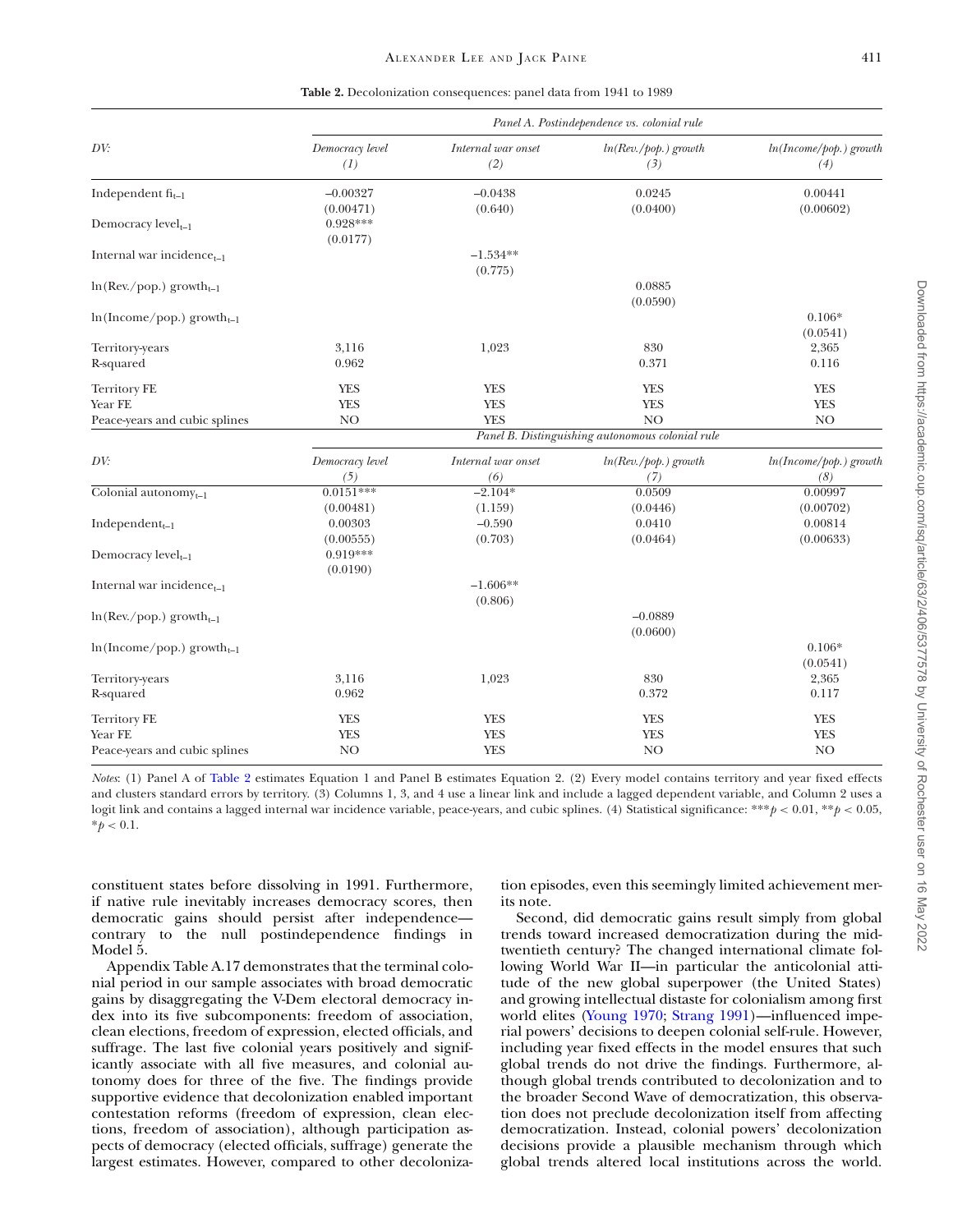Global pressure did not suffice for democratization, as colonial powers such as Portugal that attempted to perpetuate colonial rule thwarted decolonization and electoral reforms. Existing research on Second Wave democratization supports this argument [\(Huntington 1993,](#page-9-37) 40).

Model 6 in [Table 2](#page-5-0) also demonstrates a statistically significant negative relationship between colonial autonomy and internal war onset. Unfortunately, we do not believe that any research design would permit interpreting this estimate as causal. Decolonization-related wars disabled the colonizer from granting autonomous non-European control over domestic affairs. Instead, these wars either spurred counterinsurgency campaigns by the colonizer or yielded independence. Furthermore, our subsample of "exogenous" autonomy cases (see below) demonstrates a null relationship between autonomy and internal wars.

## **Varieties of Colonialism**

Does a subset of colonies drive the findings? The ways in which colonial rule varied across territories may alter the relationship between gaining independence and the outcomes. Furthermore, much existing colonialism research assesses effects of heterogeneous colonial institutions. We analyze six widely debated varieties of colonial rule and show that adding interaction terms to the core regression models yields similar findings across most varieties of colonial institutions. The two exceptions correspond with theoretical intuition: ex-British colonies exhibited greater democratic gains during colonial autonomy than non-British colonies, and countries with disrupted rule during World War II did not exhibit democratic gains during colonial autonomy. Appendix Section A.5 describes the data.

## *Sub-Saharan Africa*

Many important contributions in the colonialism literature focus mainly on Sub-Saharan Africa [\(Young 1994;](#page-10-5) Mamdani 1996; [Herbst 2014\). Europe colonized most of Sub-Saharan](#page-10-1) Africa relatively late and usually ruled indirectly. Low population density, few navigable rivers, and tsetse fly prevalence in much of the continent pose stark development challenges that could engender distinct decolonization effects.

## *British Colonial Rule*

Many analyze how British colonialism affected all four outcomes: democracy [\(Weiner 1987;](#page-10-0) [Lee and Paine 2019\)](#page-9-5), development [\(Lee and Schultz 2012\)](#page-9-38), internal warfare [\(Wucherpfennig, Hunziker, and Cederman 2016;](#page-10-24) Paine [2018a\), and revenue collection \(Gardner 2012\). Distinct at](#page-10-25)tributes of British colonialism include indirect rule through local leaders and following a more coherent policy than other European powers during post–World War II decolonization.

## *Length of Colonial Rule*

The amount of time for which Western Europe ruled a territory could also condition the effect of gaining independence [\(Olsson 2009\)](#page-10-26). Often, metropolitan centers more directly governed longer-ruled territories and considered them integral to the country. Furthermore, among the longest-ruled colonies in the present sample, colonial rule began during a mercantilist global era, which could affect long-term development and democracy trajectories.

## *Precolonial Political Development*

Colonies differed in their extent of political development before colonial rule began, which scholars commonly measure by the presence of government above the local level. Existing arguments link precolonial political development to economic development [\(Bockstette et al. 2002\)](#page-9-27), democracy [\(Hariri 2012\)](#page-9-19), and internal warfare [\(Paine 2018a\)](#page-10-25). Territories with precolonial states also provided extant bureaucratic infrastructure through which colonizers could implement indirect rule and perhaps facilitated organizing for anticolonial rebellions.

## *Colonial European Population Share*

Many analyze European settlers and development [\(Acemoglu et al. 2001\)](#page-9-0), democracy [\(Hariri 2012\)](#page-9-19), and internal warfare [\(Paine 2018b\)](#page-10-9). European settlers often gained greater degrees of self-governance and democratic representation, which created frictions between Europeans and non-Europeans leading up to independence and/or majority rule.

#### *Disrupted Colonial Rule During World War II*

The strength of the independence movement could also affect the postcolonial state. Tensions created by European settlers affected the organization of decolonization movements, and therefore European population share offers one proxy for this concept. Colonies in which Axis powers disrupted colonial rule during World War II also experienced [an opening to organize nationalist movements \(Lawrence](#page-9-39) 2013). Japan occupied European colonies in Asia, and Germany invaded several colonies in Africa, before the prior European colonizer attempted to regain control in 1945.

## *Results*

The specifications in Appendix Tables A.18 through A.23 rerun Equation 2 while adding interaction terms that correspond with these conditioning factors (see Appendix Equation A.3). Similar to [Table 2,](#page-5-0) most subsets of colonies exhibit null correlations with internal wars, revenue growth, and economic growth. Most varieties of colonial rule also exhibit statistically significant democratic gains during the colonial autonomy period. The interaction term achieves statistical significance in the democracy regression in only two of the six tables, British colonialism and disrupted rule during World War II.

The coefficient estimates from Table A.19 show that the long-term multiplier for the estimated effect of colonial autonomy on democracy is 2.8 times larger among British than among non-British colonies, and the *p*-value between colonial autonomy and democracy in the latter subsample equals 0.12. Although this estimate indicates reasonable confidence that non-British colonies also exhibited democratic gains under autonomy, the larger British coefficient estimate supports arguments that Britain more coherently promoted electoral competition before independence [\(Young 1970;](#page-10-11) [Lee and Paine 2019\)](#page-9-5).

Additionally, colonial autonomy and democracy are uncorrelated among colonies that experienced disrupted rule during World War II (Appendix Table A.23). In cases such as Vietnam and Indonesia, the colonizer faced difficulties regaining control after the war. Subsequent chaos—and in some cases mass violence—implied that decolonization more closely resembled an exercise in surrendering than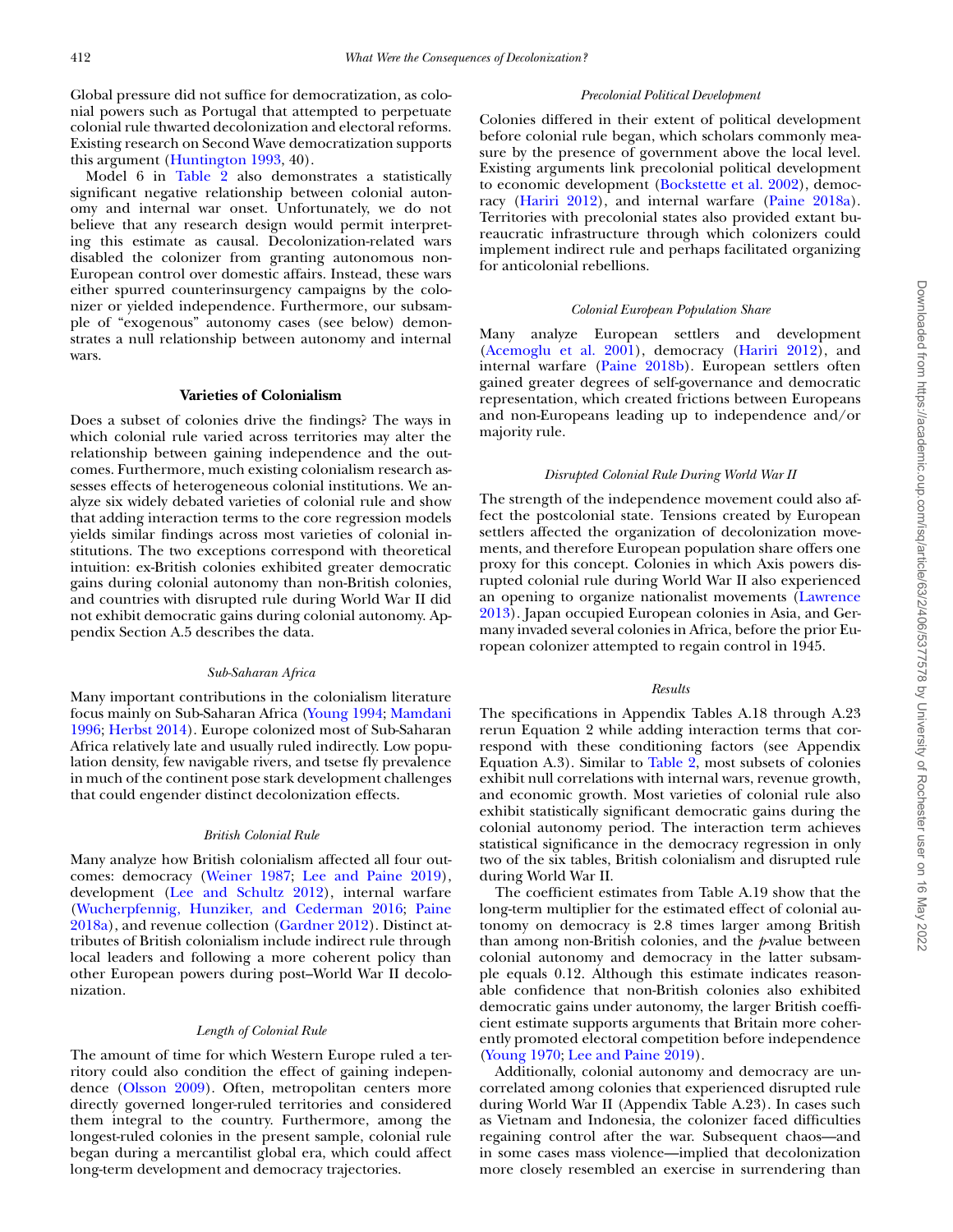in constitutional negotiation, which the null coefficient estimate among guerrilla regimes in Appendix Table A.24 further substantiates. Overall, the findings from Tables A.18 through A.23 show that pooling together colonies indeed reveals meaningful trends, despite some exceptions that correspond with existing theories.

These tables primarily assess whether different institutions engendered distinct decolonization effects. However, showing that the relationship between colonial autonomy and democracy holds across various colonial institutions also addresses confounding concerns. The disaggregated results show that no single subsample that might exhibit particularly acute confounding concerns determines the aggregate finding.

## **Endogenous Independence Timing**

The exact timing of decolonization and of gaining independence depended on political processes and concerted policy choices. Such "treatment" effects pose notorious inferential difficulties. Omitted factors that influenced these policy choices may have also independently affected the outcomes[.4](#page-7-0) Every model discussed above addresses these concerns by controlling for unit and year fixed effects, but we still worry about time-varying country-specific factors that correlate with both independence timing and political outcomes. Colonizers often calibrated independence timing to colonies' economic and political development levels or to within-colony military and political pressure.

[Table 3](#page-8-0) presents additional results from samples that only contain colonies for which the metropole did not tailor independence timing to within-colony factors. Analyzing these "exogenous" independence cases yields similar findings as the core sample. Appendix Section A.6 lists the countries included in these samples, and Appendix Section A.7 addresses countries that gained independence via guerrilla movements.

We identify two sets of colonies for which internal events did not strongly affect the timing of internal autonomy or of independence. France, like all European powers, emerged from World War II in a weaker structural position to maintain colonial rule. It also faced better-organized populations that rejected colonial rule, most importantly in Vietnam and Algeria. France, therefore, began to implement political reforms in most colonies throughout the 1940s and 1950s, including uniform electoral reforms in Sub-Saharan Africa (except Djibouti and smaller islands). France sped up this process in the mid-1950s while facing repeated setbacks in Vietnam and Algeria. These events not only forced France to rethink its colonial policies, but also fundamentally destabilized its Fourth Republic. In 1958, France granted internal autonomy to fourteen Sub-Saharan African colonies that voted to remain within the French empire (only Guinea voted for secession). French domestic politics continued to destabilize, which engendered its decision to grant independence to all fourteen colonies in 1960—regardless of colonyspecific considerations such as economic development levels and despite their willingness to remain as colonies only two years prior.

The second set of exogenous decolonization cases contains colonies situated nearby larger colonies governed by the same European power. "Minor" colonies usually gained independence (and, before independence, autonomy) because the colonizer reacted to events in the

"major" colony, rather than to local conditions in the minor colony. For example, internal politics within Southern Rhodesia/Zimbabwe caused the Central African Federation to break up, which yielded Zambia's and Malawi's resulting independence. Similarly, Britain faced severe geographical impediments to retaining Bhutan after withdrawing from India in 1947. If a colony's population (either total or European) equaled less than half that of another colony in the same geographic region colonized by the same European power, then we code it as minor.

Whether pooling both sets of colonies (Panel A of [Table 3\)](#page-8-0) or analyzing them separately (Panels B and C), the findings largely resemble those in [Table 2.](#page-5-0) A time-trend variable that counts the number of years since 1941 replaces the year fixed effects because of small sample sizes and because every colony in Panel B gained independence in the same year (however, unreported results with year fixed effects are similar). The colonial autonomy period exhibits more robust democratic gains than the colonial period, whereas the other outcomes do not systematically differ before and after decolonization.

## **Conclusion and Broader Implications**

This research note provides new insights into the political and economic consequences of decolonization by examining four key political and economic outcomes in a panel design. Our findings for democratic improvement in the terminal colonial period provide, we believe, new information about the timing of democratic gains, as only recently have scholars compiled democracy data that enable systematic comparisons involving the colonial era (Coppedge et al. [2018\). This result helps to explain the timing of the Second](#page-9-30) Wave of democracy after World War II. A likely theoretical explanation for this pattern is that most colonizers reacted to changing international trends by pushing to expand political representation in their colonies, which produced meaningful gains in electoral competition—especially in the British empire [\(Young 1970,](#page-10-11) 482; [Spruyt 2005,](#page-10-27) 117–45). However, because foreign powers imposed these elections at the end of the colonial period, postindependent actors faced difficulties in consolidating and sustaining these gains [\(Lee and Paine 2019\)](#page-9-5)—explaining why there is no postindependence effect.

Additionally, our null results for the other possible effects of decolonization support arguments that stress con[tinuities between colonial and postcolonial rule \(Mamdani](#page-10-1) 1996; [Herbst 2014\)](#page-9-6) and that discount the importance of "flag independence" by itself [\(Smith and Jeppesen 2017,](#page-10-28) 12– 14). For most countries, gaining independence did not fundamentally alter ex-imperial powers' dominant role relative to their dependent ex-colonies [\(Lake 2009\)](#page-9-18). However, this does not imply that colonial domination and decolonization were inconsequential. We can only compare colonial rule to postcolonial rule, as opposed to noncolonial rule, and therefore cannot assess a counterfactual in which European powers did not colonize much of the globe. Furthermore, Appendix Section A.8 demonstrates some systematic differences between postindependence and the "high" colonial era (1919–1945). But these results remain more speculative than findings premised on post-1945 colonial rule as we cannot control for time-varying sources of heterogeneity.

The colonial era provides a useful large-N laboratory for understanding consequences of external rule beyond the European colonial project and carries implications for recent policy debates over the efficacy or desirability of "state-building" [\(Marten 2007\)](#page-10-29) or "neotrusteeship"

<span id="page-7-0"></span><sup>&</sup>lt;sup>4</sup> However, authors such as [Strang \(1991\)](#page-10-23) minimize the importance of internal factors in decolonization decisions relative to external ones.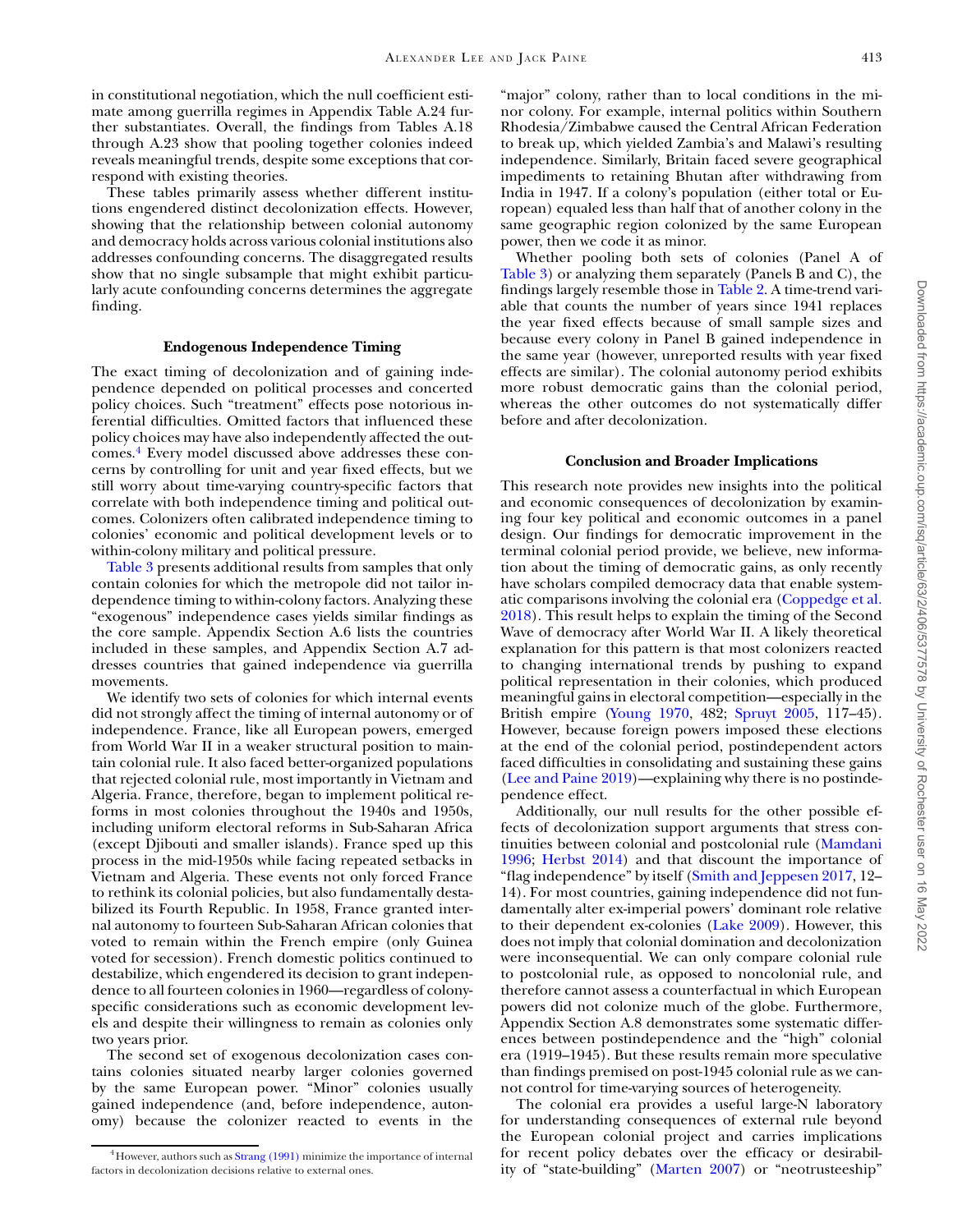| Table 3. "Exogenous" independence colonies |  |  |
|--------------------------------------------|--|--|
|--------------------------------------------|--|--|

<span id="page-8-0"></span>

|                                             | Panel A. Pooled sample             |                                                   |                                                         |                                  |  |
|---------------------------------------------|------------------------------------|---------------------------------------------------|---------------------------------------------------------|----------------------------------|--|
| DV:                                         | Democracy level<br>(9)             | Internal war onset<br>(10)                        | $ln(rev./pop.)$ growth<br>(11)                          | $ln(income/pop.)$ growth<br>(12) |  |
| Colonial autonomy $_{t-1}$                  | $0.0250**$<br>(0.00916)            | $-0.438$<br>(0.941)                               | 0.0843<br>(0.0802)                                      | 0.00912<br>(0.00760)             |  |
| Independent $_{t-1}$                        | $-0.00593$<br>(0.00662)            | $-0.434$<br>(1.060)                               | 0.0359<br>(0.0583)                                      | 0.0119<br>(0.00728)              |  |
| Democracy $level_{t-1}$                     | $0.953***$<br>(0.0182)             |                                                   |                                                         |                                  |  |
| Internal war incidence $_{t-1}$             |                                    | 0.237<br>(1.330)                                  |                                                         |                                  |  |
| $ln(rev./pop.)$ growth $_{t-1}$             |                                    |                                                   | 0.172<br>(0.0991)                                       |                                  |  |
| $ln(income/pop.)$ growth <sub>t-1</sub>     |                                    |                                                   |                                                         | 0.0395<br>(0.0467)               |  |
| Territory-years<br>R-squared                | 1,442<br>0.960                     | 539                                               | 228<br>0.067                                            | 1,104<br>0.071                   |  |
| <b>Territory FE</b><br>Time trend           | <b>YES</b><br><b>YES</b>           | <b>YES</b><br><b>YES</b>                          | <b>YES</b><br><b>YES</b>                                | <b>YES</b><br><b>YES</b>         |  |
| Peace-years and cubic splines               | NO                                 | <b>YES</b>                                        | NO                                                      | NO                               |  |
|                                             |                                    |                                                   | Panel B. French African colonies with 1960 independence |                                  |  |
| DV:                                         | Democracy level<br>(13)            | Internal war onset<br>(14)                        | $ln(rev./pop.)$ growth<br>(15)                          | $ln(income/pop.)$ growth<br>(16) |  |
| Colonial autonomy $_{t-1}$                  | $0.0143**$                         |                                                   | 0.0557                                                  | 0.00666                          |  |
| Independent $_{t-1}$                        | (0.00628)<br>$-0.0122**$           | $-2.329$                                          | (0.0414)<br>0.0485                                      | (0.00529)<br>0.0108              |  |
|                                             | (0.00527)                          | (1.430)                                           | (0.0524)                                                | (0.00883)                        |  |
| Democracy level <sub>t-1</sub>              | 0.939***<br>(0.0119)               |                                                   |                                                         |                                  |  |
| $ln(rev./pop.)$ growth <sub>t-1</sub>       |                                    |                                                   | $0.321**$<br>(0.0956)                                   |                                  |  |
| $ln(income/pop.)$ growth <sub>t-1</sub>     |                                    |                                                   |                                                         | 0.102<br>(0.0613)                |  |
| Territory-years                             | 658                                | 127                                               | 120                                                     | 532                              |  |
| R-squared                                   | 0.931                              |                                                   | 0.146                                                   | 0.070                            |  |
| <b>Territory FE</b>                         | <b>YES</b>                         | <b>YES</b>                                        | <b>YES</b>                                              | <b>YES</b>                       |  |
| Time trend                                  | <b>YES</b>                         | <b>YES</b>                                        | <b>YES</b>                                              | <b>YES</b>                       |  |
| Peace-years and cubic splines               | NO                                 | <b>YES</b><br>NO<br>NO<br>Panel C. Minor colonies |                                                         |                                  |  |
| DV:                                         | Democracy level<br>(17)            | Internal war onset<br>(18)                        | $ln(rev./pop.)$ growth<br>(19)                          | $ln(income/pop.)$ growth<br>(20) |  |
| $\overline{\text{Colonial autonomy}_{t-1}}$ | $0.0366**$                         | $-0.160$                                          | 0.125                                                   | 0.00732                          |  |
| Independent <sub><math>t-1</math></sub>     | (0.0169)<br>1.14e-05               | (0.997)<br>$-0.294$                               | (0.181)<br>$-0.0590$                                    | (0.0183)<br>0.0141               |  |
| Democracy $level_{t-1}$                     | (0.0104)<br>$0.953***$<br>(0.0236) | (1.183)                                           | (0.0923)                                                | (0.0117)                         |  |
| Internal war incidence $_{t-1}$             |                                    | 0.393<br>(1.582)                                  |                                                         |                                  |  |
| $ln(rev/pop.)$ growth <sub>t-1</sub>        |                                    |                                                   | 0.0191<br>(0.181)                                       |                                  |  |
| $ln(income/pop.)$ growth <sub>t-1</sub>     |                                    |                                                   |                                                         | $-0.0250$<br>(0.0617)            |  |
| Territory-years<br>R-squared                | 784<br>0.966                       | 392                                               | 108<br>0.038                                            | 572<br>0.066                     |  |
| Territory FE                                | <b>YES</b>                         | <b>YES</b>                                        | <b>YES</b>                                              | <b>YES</b>                       |  |
| Time trend                                  | <b>YES</b>                         | <b>YES</b>                                        | YES                                                     | YES                              |  |
| Peace-years and cubic splines               | NO                                 | <b>YES</b>                                        | NO                                                      | NO                               |  |

*Notes*: (1) Every panel of [Table 3](#page-8-0) estimates Equation 2 on a restricted sample consisting of either French Sub-Saharan African countries that gained independence in 1960 (Panel B), minor colonies (Panel C), or both (Panel A). (2) Every model contains territory fixed effects, a time-trend variable that counts the number of years since 1941, and clusters standard errors by territory. (3) Columns 1, 3, and 4 use a linear link and include a lagged dependent variable, and Column 2 uses a logit link and contains a lagged internal war incidence variable, peace-years, and cubic splines. (4) The model in Column 2 of Panel B does not estimate a coefficient for colonial autonomy because no new wars began during those years in the French Sub-Saharan Africa sample, and separation drops lagged war incidence. (5) Statistical significance: \*\*\**p* < 0.01, \*\**p* < 0.05, \**p* < 0.1.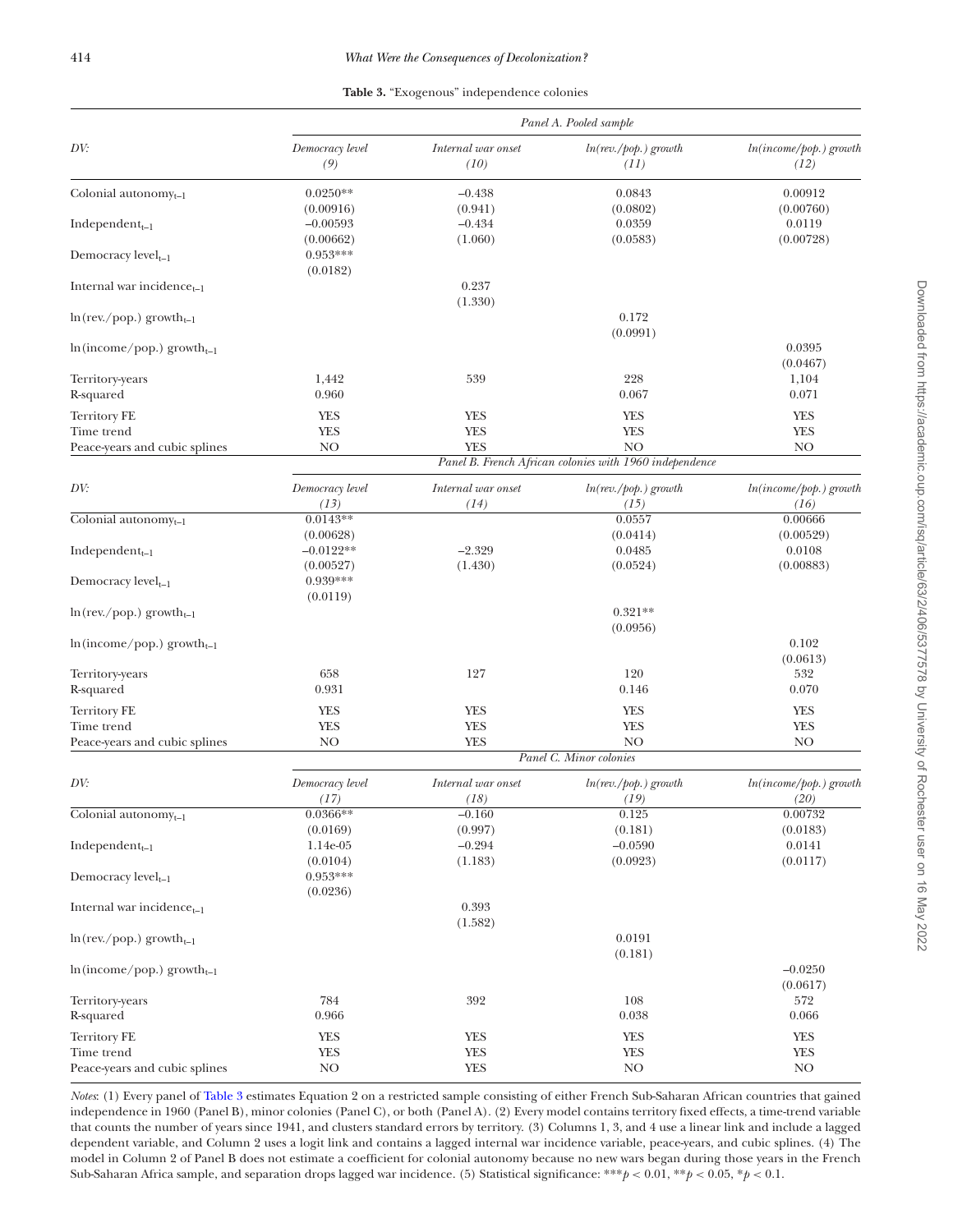[\(Fearon and Laitin 2004\)](#page-9-40) by rich countries in failed states. However, instances of foreign rule such as US occupation of Afghanistan and Iraq also differ considerably from European colonialism. Long-term occupations face considerable hurdles including an unfavorable international environment and cheap arms options that diminish great powers' coercive advantages.

Finally, the results inform debates about conceptualizing world politics in terms of hierarchy rather than anarchy [\(Lake 2009;](#page-9-18) [Towns 2010;](#page-10-30) [Mattern and Zarakol 2016\)](#page-10-15) and about historical-institutional approaches to international relations [\(Fioretos 2011\)](#page-9-41). In traditional international relations research, as McConaughey, Musgrave, and Nexon (2018) [discuss, scholars scrutinize territorial units as ob](#page-10-31)jects of analysis only after gaining independence. This approach implicitly assumes that gaining juridical sovereignty generates a critical juncture. Our approach unpacks this assumption by explicitly comparing countries before and after independence. Changing the formal relationship with the metropole correlates with democratic gains, but ex-colonies' continued status as lower entities in the international hierarchy of states may help to explain persistent problems with promoting economic growth and fiscal development. Therefore, by entrenching a dependent relationship, European colonization of the world likely constituted a more fundamental critical juncture than decolonization.

## **Supplementary Information**

[Supplementary information is available at](https://dataverse.harvard.edu/dataverse/jackpaine) https:// dataverse.harvard.edu/dataverse/jackpaine and at the *International Studies Quarterly* data archive.

## **References**

- <span id="page-9-8"></span>ABERNETHY, DAVID B. 2000. *The Dynamics of Global Dominance: European Overseas Empires, 1415–1980*. New Haven, CT: Yale University Press.
- <span id="page-9-0"></span>ACEMOGLU, DARON, SIMON JOHNSON, AND JAMES A. ROBINSON. 2001. "The Colonial Origins of Comparative Development: An Empirical Investigation." *American Economic Review* 91 (5): 1369–401.
- <span id="page-9-1"></span>BANERJEE, ABHIJIT, AND LAKSHMI IYER. 2005. "History, Institutions, and Economic Performance: The Legacy of Colonial Land Tenure Systems in India." *American Economic Review* 95 (4): 1190–213.
- <span id="page-9-16"></span>BATES, ROBERT H. 1981. *Markets and States in Tropical Africa: The Political Basis of Agricultural Policies*. Berkeley: University of California Press.
- <span id="page-9-35"></span>BECK, NATHANIEL, AND JONATHAN N. KATZ. 2011. "Modeling Dynamics in Time-Series—Cross-Section Political Economy Data." *Annual Review of Political Science* 14: 331–52.
- <span id="page-9-36"></span>BECK, NATHANIEL, JONATHAN N. KATZ,, AND RICHARD TUCKER. 1998. "Taking Time Seriously: Time-Series-Cross-Section Analysis with a Binary Dependent Variable." *American Journal of Political Science* 42 (4): 1260–88.
- <span id="page-9-24"></span>BERRY, SARA. 1992. "Hegemony on a Shoestring: Indirect Rule and Access to Agricultural Land." *Africa: Journal of the International African Institute* 62 (3): 327–55.
- <span id="page-9-27"></span>BOCKSTETTE, VALERIE, AREENDAM CHANDA,, AND LOUIS PUTTERMAN. 2002. "States and Markets: The Advantage of an Early Start." *Journal of Economic Growth* 7 (4): 347–69.
- <span id="page-9-13"></span>BOOTH, ANNE. 2007. "Night Watchman, Extractive, or Developmental States? Some Evidence from Late Colonial South-East Asia." *Economic History Review* 60 (2): 241–66.
- <span id="page-9-34"></span>BROWNLIE, IAN, AND IAN R. BURNS. 1979. *African Boundaries: A Legal and Diplomatic Encyclopaedia*. Berkeley: University of California Press.
- <span id="page-9-10"></span>BURBANK, JANE, AND FREDERICK COOPER. 2011. *Empires in World History: Power and the Politics of Difference*. Princeton, NJ: Princeton University Press.
- <span id="page-9-17"></span>CARDOSO, FERNANDO HENRIQUE, AND ENZO FALETTO. 1979. *Dependency and Development in Latin America*. Berkeley: University of California Press.
- <span id="page-9-22"></span>CHAUDHARY, LATIKA. 2010. "Taxation and Educational Development: Evidence from British India." *Explorations in Economic History* 47 (3): 279–93.
- <span id="page-9-28"></span>———. 2013. "Caste, Religion, and Fragmented Societies: Education in British India." Working paper, London School of Economics and Political Science, London.
- <span id="page-9-30"></span>COPPEDGE, MICHAEL, JOHN GERRING, CARL HENRIK KNUTSEN, STAFFAN I. LINDBERG, SVEND-ERIK SKAANING, AND JAN TEORELL, et al. 2018. "V-Dem [Country-Year/Country-Date] Dataset v8." Varieties of Democracy (V-Dem) Project.
- <span id="page-9-9"></span>CRAWFORD, NETA. 2002. *Argument and Change in World Politics: Ethics, Decolonization, and Humanitarian Intervention*. New York: Cambridge University Press.
- <span id="page-9-4"></span>DE JUAN, ALEXANDER, AND JAN HENRYK PIERSKALLA. 2017. "The Comparative Politics of Colonialism and Its Legacies: An Introduction." *Politics and Society* 45 (2): 159–72.
- <span id="page-9-20"></span>DELL, MELISSA. 2010. "The Persistent Effects of Peru's Mining Mita." *Econometrica* 78 (6): 1863–903.
- <span id="page-9-15"></span>DONALDSON, DAVE. 2018. "Railroads of the Raj: Estimating the Impact of Transportation Infrastructure." *American Economic Review* 108 (4–5): 899–934.
- <span id="page-9-2"></span>ENGERMAN, STANLEY L., AND KENNETH L. SOKOLOFF. 2011. *Economic Development in the Americas Since 1500: Endowments and Institutions*. New York: Cambridge University Press.
- <span id="page-9-29"></span>FEARON, JAMES D., AND DAVID D. LAITIN. 2003. "Ethnicity, Insurgency, and Civil War." *American Political Science Review* 97 (1): 75–90.
- <span id="page-9-40"></span>———. 2004. "Neotrusteeship and the Problem of Weak States." *International Security* 28 (4): 5–43.
- <span id="page-9-23"></span>FERGUSON, NIALL. 2012. *Empire: How Britain Made the Modern World*. London: Penguin.
- <span id="page-9-41"></span>FIORETOS, ORFEO. 2011. "Historical Institutionalism in International Relations." *International Organization* 65 (2): 367–99.
- <span id="page-9-12"></span>FURNIVALL, JOHN SYDENHAM. 2014. *Colonial Policy and Practice*. New York: Cambridge University Press.
- <span id="page-9-25"></span>GARDNER, LEIGH A. 2012. *Taxing Colonial Africa: The Political Economy of British Imperialism*. Oxford: Oxford University Press.
- <span id="page-9-11"></span>GARTZKE, ERIK, AND DOMINIC ROHNER. 2011. "The Political Economy of Imperialism, Decolonization, and Development." *British Journal of Political Science* 41 (3): 525–56.
- <span id="page-9-33"></span>GLEDITSCH, KRISTIAN S., AND MICHAEL D. WARD. 1999. "A Revised List of Independent States Since the Congress of Vienna." *International Interactions* 25 (4): 393–413.
- <span id="page-9-19"></span>HARIRI, JACOB GERNER. 2012. "The Autocratic Legacy of Early Statehood." *American Political Science Review* 106 (3): 471–94.
- <span id="page-9-6"></span>HERBST, JEFFREY. 2014. *States and Power in Africa*. Princeton, NJ: Princeton University Press.
- <span id="page-9-14"></span>HUILLERY, ELISE. 2009. "History Matters: The Long-Term Impact of Colonial Public Investments in French West Africa." *American Economic Journal: Applied Economics* 1 (2): 176–215.
- <span id="page-9-37"></span>HUNTINGTON, SAMUEL P. 1993. *The Third Wave: Democratization in the Late Twentieth Century*. Norman: University of Oklahoma Press.
- <span id="page-9-32"></span>INTERNATIONAL MONETARY FUND. 2017. "IMF Data." Accessed December 5, 2017. [http://www.imf.org/en/Data.](http://www.imf.org/en/Data)
- <span id="page-9-26"></span>IYER, LAKSHMI. 2010. "Direct versus Indirect Colonial Rule in India: Long-Term Consequences." *Review of Economics and Statistics* 92 (4): 693–713.
- <span id="page-9-21"></span>LA PORTA, RAFAEL, FLORENCIO LOPEZ-DE SILANES, ANDREI SHLEIFER, AND ROBERT W. VISHNY. 1998. "Law and Finance." *Journal of Political Economy* 106 (6): 1113–55.
- <span id="page-9-18"></span>LAKE, DAVID A. 2009. *Hierarchy in International Relations*. Ithaca, NY: Cornell University Press.
- <span id="page-9-3"></span>LANKINA, TOMILA, AND LULLIT GETACHEW. 2012. "Mission or Empire, Word or Sword? The Human Capital Legacy in Postcolonial Democratic Development." *American Journal of Political Science* 56 (2): 465–83.
- <span id="page-9-39"></span>LAWRENCE, ADRIA. 2013. *Imperial Rule and the Politics of Nationalism: Anti-Colonial Protest in the French Empire*. New York: Cambridge University Press.
- <span id="page-9-7"></span>LEE, ALEXANDER. 2018. "Land, State Capacity, and Colonialism: Evidence from India." *Comparative Political Studies* (forthcoming).
- <span id="page-9-31"></span>LEE, ALEXANDER, AND JACK PAINE. 2018. "The Great Revenue Divergence." *Working paper*, University of Rochester, Rochester, NY.
- <span id="page-9-5"></span>-. 2019. "British Colonialism and Democracy: Divergent Inheritances and Diminishing Legacies." *Journal of Comparative Economics* (forthcoming).
- <span id="page-9-38"></span>LEE, ALEXANDER, AND KENNETH A. SCHULTZ. 2012. "Comparing British and French Colonial Legacies: A Discontinuity Analysis of Cameroon." *Quarterly Journal of Political Science* 7 (4): 365–410.